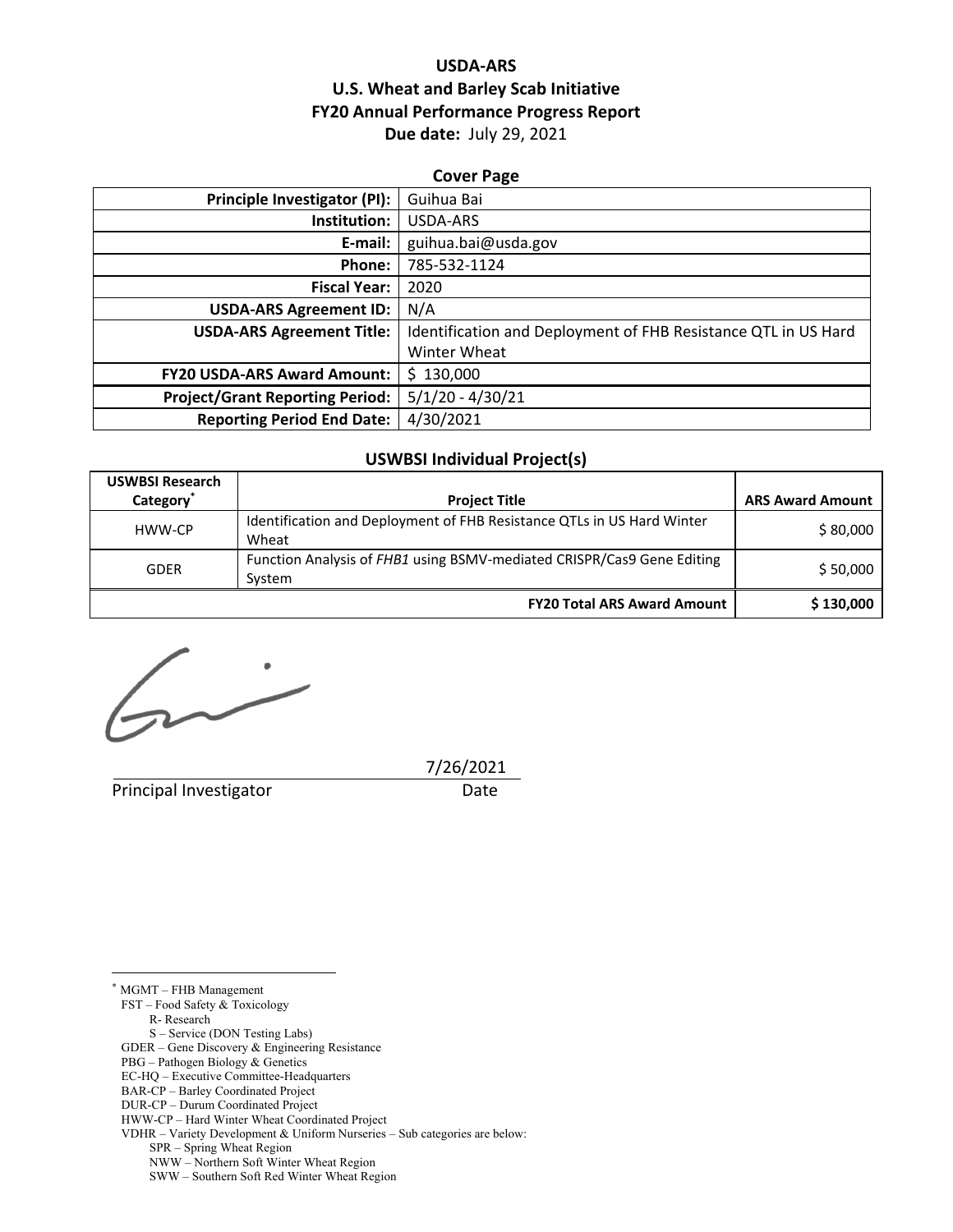**Project 1:** *Identification and Deployment of FHB Resistance QTLs in US Hard Winter Wheat*

# **1. What are the major goals and objectives of the research project?**

- 1) Map QTLs for type I resistance in Everest
- 2) Pyramid QTLs on chromosome 5A from PI 277012 and 2DL QTL with Fhb1 in Overland and Everest backgrounds
- 3) Develop KASP markers for *Fhb7*
- 4) Pyramid Fhb7 with *Fhb1*
- **2. What was accomplished under these goals or objectives?** *(For each major goal/objective, address these three items below.)*

# **a) What were the major activities?**

- 1) The populations EverestFhb1(R)x GarrisonFhb1(S) and EverestFhb1(R)x KS061406LN‐47Fhb1‐244(S) were genotyped and phenotyped for type I resistance using spraying method in greenhouses and field experiments, but measurable size repeatable QTL was not identified due to that Type I resistance is highly vulnerable to environmental variation.
- 2) Both 5A and 2DL QTL were pyramided with *Fhb1* in Everest and Overland backgrounds. Selected lines were phenotyped in KSU FHB nursery and most showed high resistance under high FHB pressure this year.
- 3) Several near‐diagnostic markers for *Fhb7* were developed and two of them were validated in different natural populations. Initial data were presented in 2020 FHB Forum and the first draft of the manuscript is completed and now under review by coauthors.
- 4) Crosses were made between EverestFhb1 and Jimai22Fhb7 and selected progeny were crossed to Everest.

# **b) What were the significant results?**

- 1) Selected lines with *Fhb1* and 2DL QTL showed high resistance in both greenhouse and field conditions.
- 2) *Fhb7* markers we developed were highly diagnostic in a US winter wheat panel. The manuscript will be submit to a journal soon.

# **c) List key outcomes or other achievements.**

- 1) Selected line with *Fhb1* and 2DL QTL showed high resistance in greenhouse field conditions.
- 2) *Fhb7* markers we developed are highly diagnostic in US winter wheat.
- 3) We converted MRASeq, a genome‐wide genotyping system, from Ion Proton version into Illumina sequencing‐based assays. We are further optimizing the high‐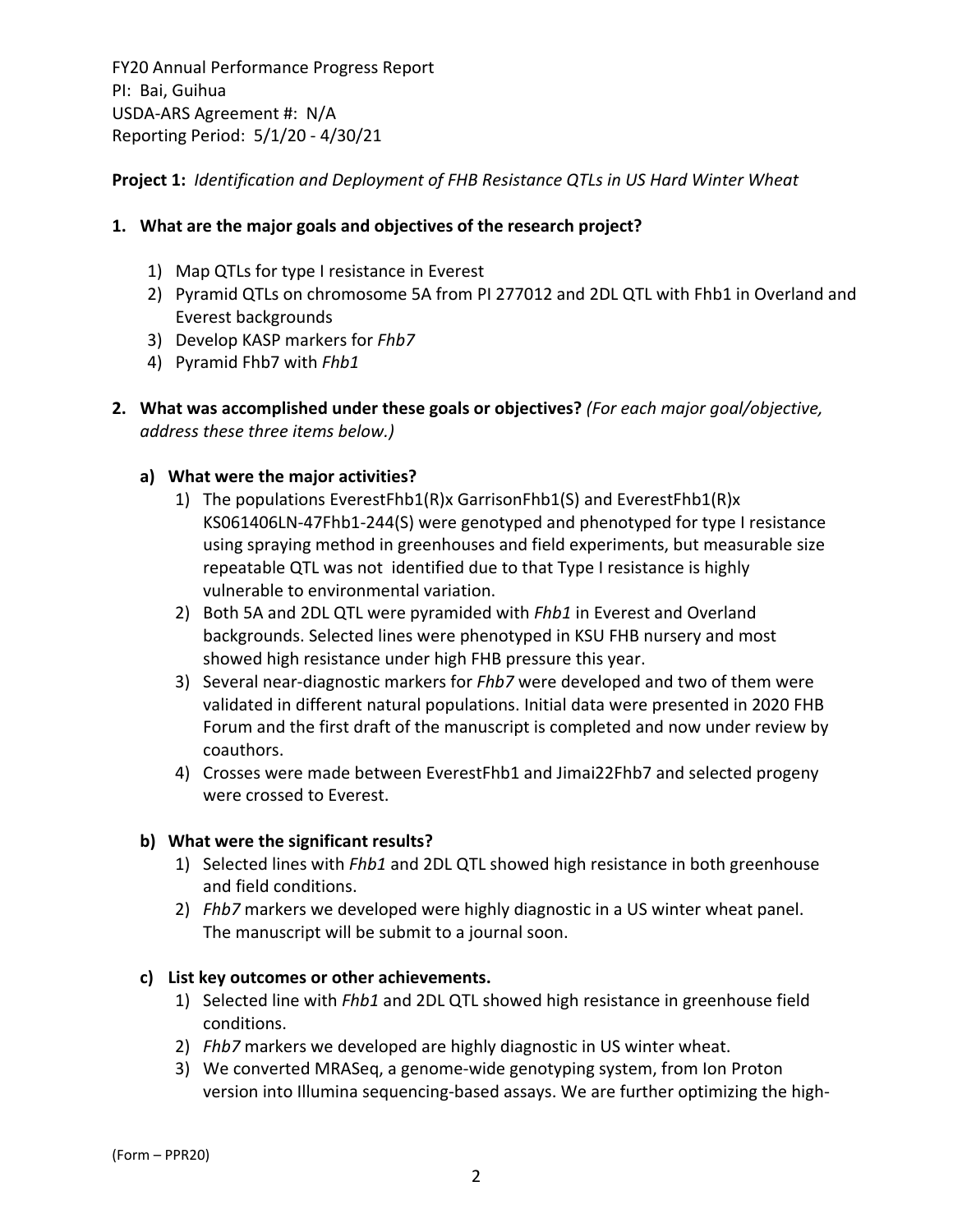> throughput genotyping platform for marker‐assisted background selection and genomic selection to replace GBS platform.

**3. Was this research impacted by the COVID‐19 pandemic (i.e. university shutdowns and/or restrictions, reduced or lack of support personnel, etc.)? If yes, please explain how this research was impacted or is continuing to be impacted.**

No

# **4. What opportunities for training and professional development has the project provided?**

Three graduate students (Dr. Umara Rena, Ms. Ruolin Bian and Mr. Yuzhou Xu) have worked on these projects. They learnt high-throughput DNA isolation, PCR, gene cloning and sequencing, FHB inoculation and taking note for disease and other traits, marker and QTL data analysis, poster presentation and writing reports.

### **5. How have the results been disseminated to communities of interest?**

- Selected lines with high level of FH resistance will be distributed to breeding programs for further evaluation of FHB resistance or used as parents for further crosses later this year.
- One graduate student deposited her thesis in KSU library for public access.
- Several graduate students and post-docs gave presentations in 2020 FHB Forum.
- The first draft of the manuscript on *Fhb7* marker development is completed and now under review by coauthors.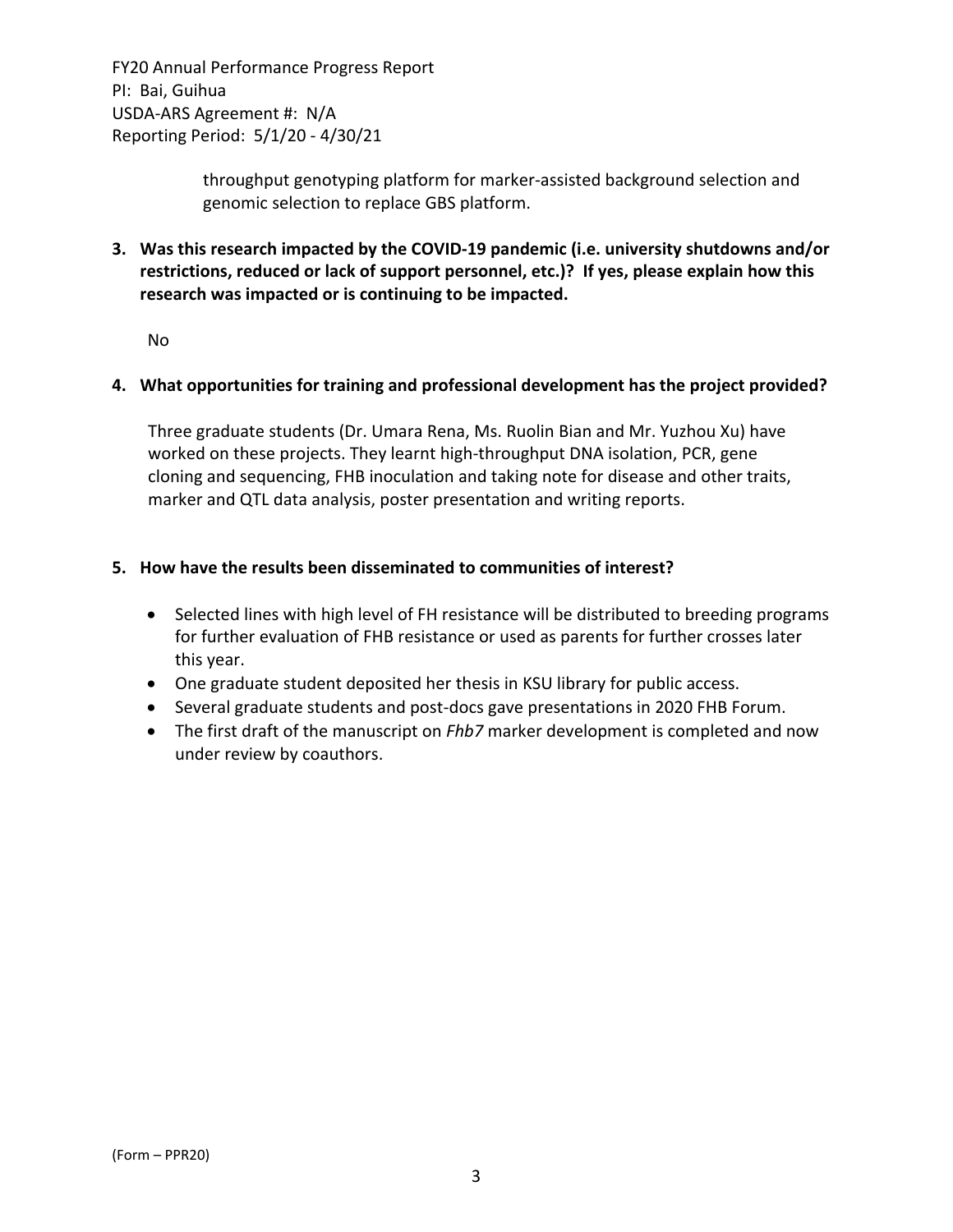**Project 2:** *Function Analysis of FHB1 using BSMV‐mediated CRISPR/Cas9 Gene Editing System*

## **1. What are the major goals and objectives of the research project?**

- 1) Use gene editing to validate the functions of TaPFT and TaHRC‐R.
- 2) Determine interactions between TaHRC and TaPFT, and TaHRC and other genes.
- **2. What was accomplished under these goals or objectives?** *(For each major goal/objective, address these three items below.)*

### **a) What were the major activities?**

### **Objective 1**

- 1) Made a cross between Cas9‐overexpressed (Cas9‐OE) 'Bobwhite' and 'Ning7840' and selected F2 progenies carrying all three genes(Cas9, TaPFT and TaHRC‐R) using gene‐ specific markers.
- 2) Optimized BSMV‐mediated gene editing system by using floral dip agroinfiltration method and adding RNA mobility sequences to the gRNA in the viral vectors. Using this system
- 3) Constructed specific gRNAs targeting at both TaPFT and TaHRC-R and delivered them into the Cas9‐OE 'Ning7840' lines using the optimized systems, and recovered 10 TaHRC\_R-edited and two TaPFT-edited M0 mutants and all the M1 mutant lines will be evaluated for FHB resistance.

### **Objective 2:**

- 1) Constructed a TaHRC‐S bait vector and screened wheat cDNA library using ULTImate Y2H-Gal4 system and identified several TaHRC-S interacting proteins.
- 2) Confirmed TaCAXIP4 protein as a candidate that interacts with TaHRC-S by cotransformation in yeast and BiFC assay in planta and determined only N‐terminus with a nuclear localization signal (NLS) domain of TaHRC-S plays essential role during the interaction with TaCXIP4.
- 3) Determined that TaHRC\_S sequesters TaCAXIP4 to suppress the expression of TaCAX1 to affect calcium signaling transduction during FHB infection using calcium suppression assay.
- 4) ROS assay determined that TaHRC S suppresses chitin-triggered plant immune responses during FHB infection by sequestering TaCAXIP4 to maintain FHB susceptibility.
- 5) The protein‐protein assay determined interaction between TaPFT and TaHRC‐S in yeast.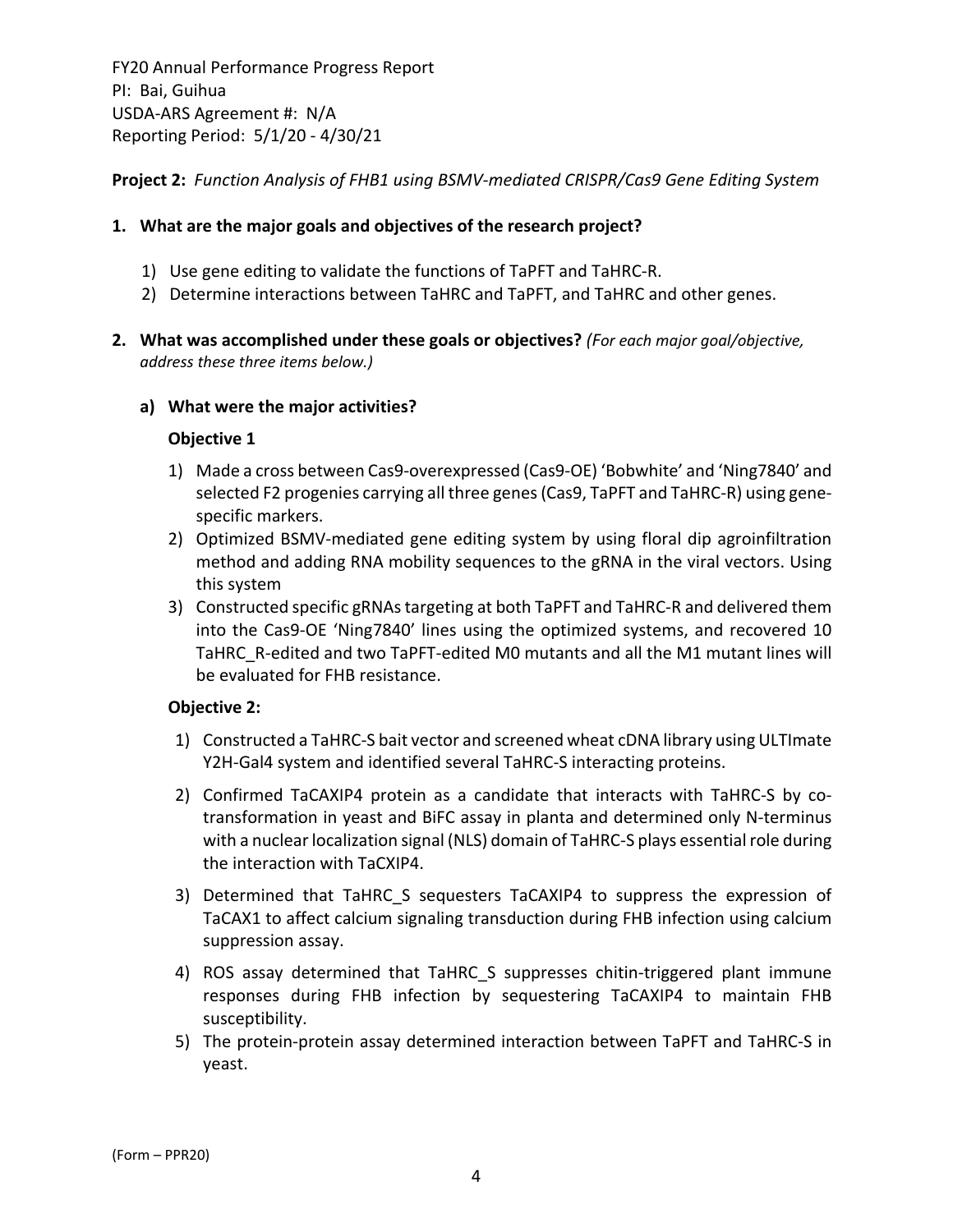# **b) What were the significant results?**

- 1) Used our optimized BSMV‐mediated gene editing system, we successfully edited two *Fhb1* candidate genes (*TaHRC\_R* and *TaPFT*) and recovered stable M1 mutant lines of *TaHRC\_R* and *TaPFT* from the infected Cas9‐OE 'Ning7840' plants.
- 2) Identified TaCAXIP4 as an interacting protein to *TaHRC‐S* and demonstrated that TaCAXIP4 plays a key role in calcium signaling pathway and chitin‐triggered plant immune responses during FHB infection.

# **1. List key outcomes or other achievements.**

- 1) Successfully optimized BSMV‐mediated gene‐editing system and new system showed improved editing efficiency.
- 2) Obtained mutant plants with edited TaHRC\_R and TaPFT from Fhb1 resistant cultivar 'Ning7840'.
- 3) Identified TaCAXIP4 protein as a candidate interacting protein with TaHRC‐S and demonstrated that TaHRC‐S sequesters TaCAXIP4 to inhibit calcium‐mediated defense responses and chitin‐triggered plant immune responses to maintain FHB susceptibility during FHB infection.

# **3. Was this research impacted by the COVID‐19 pandemic (i.e. university shutdowns and/or restrictions, reduced or lack of support personnel, etc.)? If yes, please explain how this research was impacted or is continuing to be impacted.**

No

### **4. What opportunities for training and professional development has the project provided?**

Trained one visiting scientist (Dr. Y. Pang) and one MS student (V with gene editing techniques

### **5. How have the results been disseminated to communities of interest?**

Co‐PI Dr. Hui Chen was invited to give an oral presentation in USWBSI 2020 FHB Forum. Presented two posters in 2020 World Congress on *in vitro* Biology.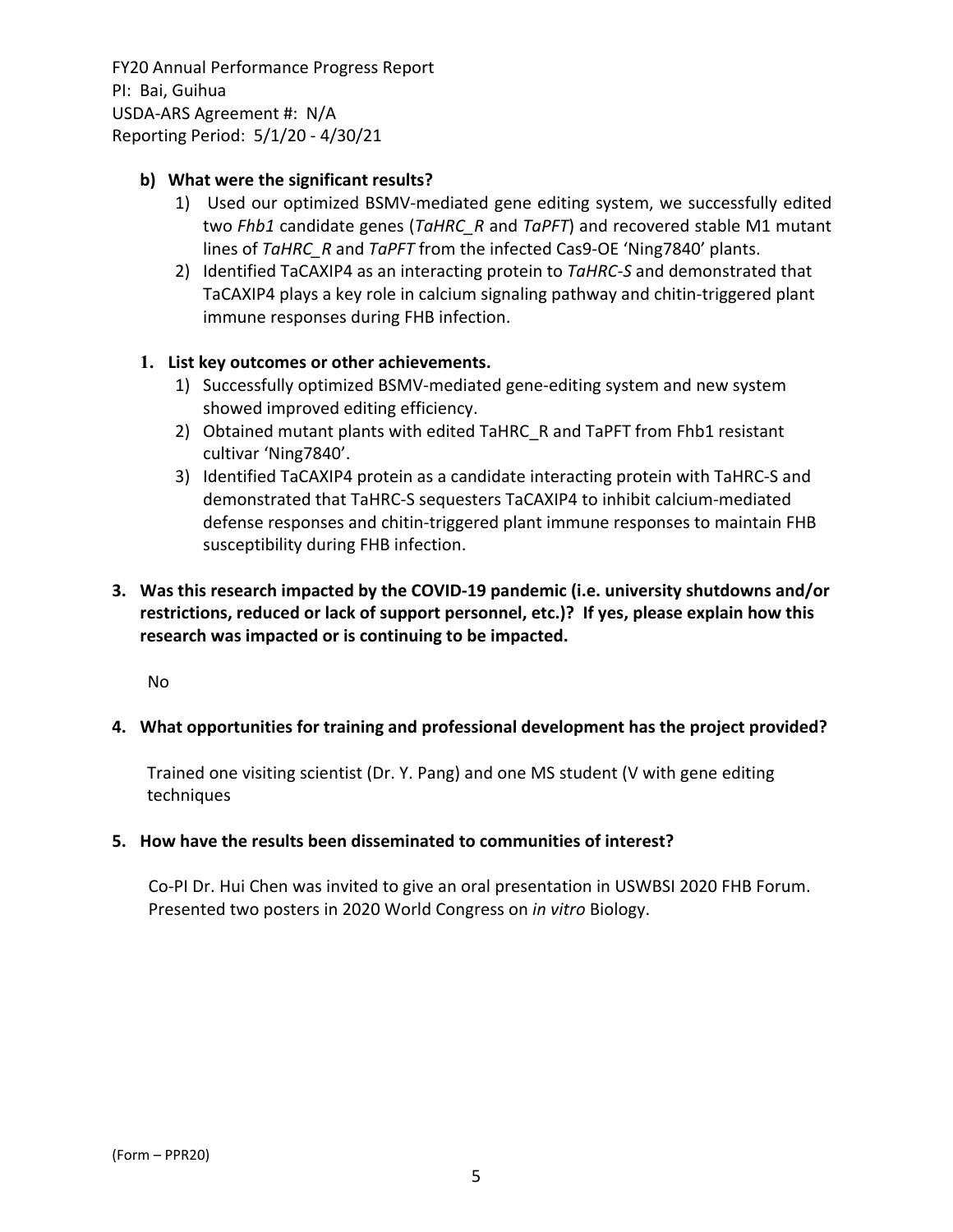# **Training of Next Generation Scientists**

**Instructions:** Please answer the following questions as it pertains to the FY20 award period (5/1/20 ‐ 4/30/21). The term "support" below includes any level of benefit to the student, ranging from full stipend plus tuition to the situation where the student's stipend was paid from other funds, but who learned how to rate scab in a misted nursery paid for by the USWBSI, and anything in between.

**1. Did any graduate students in your research program supported by funding from your USWBSI grant earn their MS degree during the FY20 award period?** ☐Yes ☒No

**If yes, how many?** Click to enter number here.

**2. Did any graduate students in your research program supported by funding from your USWBSI grant earn their Ph.D. degree during the FY20 award period?** ☒Yes ☐No

**If yes, how many?** 1

**3. Have any post docs who worked for you during the FY20 award period and were supported by funding from your USWBSI grant taken faculty positions with universities?** ☐Yes ☒No

**If yes, how many?** Click to enter number here.

**4. Have any post docs who worked for you during the FY20 award period and were supported by funding from your USWBSI grant gone on to take positions with private ag‐ related companies or federal agencies?**

☐Yes ☒No

**If yes, how many?** Click to enter number here.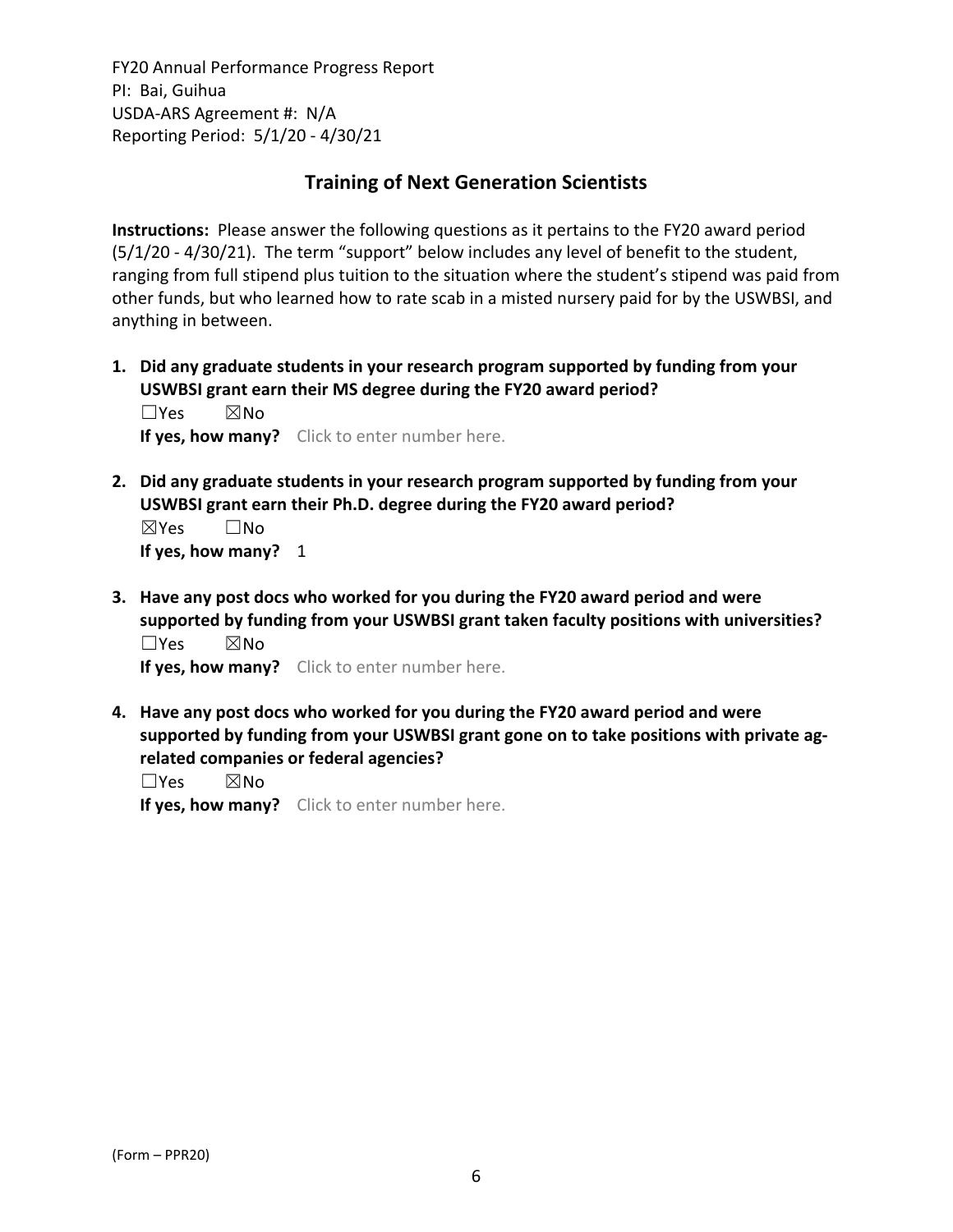# **Release of Germplasm/Cultivars**

**Instructions:** In the table below, list all germplasm and/or cultivars released with full or partial support through the USWBSI during the FY20 award period (5/1/20 - 4/30/21). All columns must be completed for each listed germplasm/cultivar. Use the key below the table for Grain Class abbreviations. 

| <b>Name of Germplasm/Cultivar</b> | <b>Grain Class</b>    | <b>FHB Resistance</b>                                  | <b>FHB</b><br><b>Rating</b><br>$(0-9)$ | Year<br><b>Released</b> |
|-----------------------------------|-----------------------|--------------------------------------------------------|----------------------------------------|-------------------------|
| Nothing to report.                | Select Grain<br>Class | Select what represents<br>your most resistant<br>check | Enter as<br>text 0-9<br>rating         | Select Year             |
| Click here to enter text.         | Select Grain<br>Class | Select what represents<br>your most resistant<br>check | Enter as<br>text 0-9<br>rating         | Select Year             |
| Click here to enter text.         | Select Grain<br>Class | Select what represents<br>your most resistant<br>check | Enter as<br>text 0-9<br>rating         | Select Year             |
| Click here to enter text.         | Select Grain<br>Class | Select what represents<br>your most resistant<br>check | Enter as<br>text 0-9<br>rating         | Select Year             |
| Click here to enter text.         | Select Grain<br>Class | Select what represents<br>your most resistant<br>check | Enter as<br>text 0-9<br>rating         | Select Year             |
| Click here to enter text.         | Select Grain<br>Class | Select what represents<br>your most resistant<br>check | Enter as<br>text 0-9<br>rating         | Select Year             |
| Click here to enter text.         | Select Grain<br>Class | Select what represents<br>your most resistant<br>check | Enter as<br>text 0-9<br>rating         | Select Year             |
| Click here to enter text.         | Select Grain<br>Class | Select what represents<br>your most resistant<br>check | Enter as<br>text 0-9<br>rating         | Select Year             |
| Click here to enter text.         | Select Grain<br>Class | Select what represents<br>your most resistant<br>check | Enter as<br>text 0-9<br>rating         | Select Year             |
| Click here to enter text.         | Select Grain<br>Class | Select what represents<br>your most resistant<br>check | Enter as<br>text 0-9<br>rating         | Select Year             |
| Click here to enter text.         | Select Grain<br>Class | Select what represents<br>your most resistant<br>check | Enter as<br>text 0-9<br>rating         | Select Year             |
| Click here to enter text.         | Select Grain<br>Class | Select what represents<br>your most resistant<br>check | Enter as<br>text 0-9<br>rating         | Select Year             |
| Click here to enter text.         | Select Grain<br>Class | Select what represents<br>your most resistant<br>check | Enter as<br>text 0-9<br>rating         | Select Year             |
| Click here to enter text.         | Select Grain<br>Class | Select what represents<br>your most resistant<br>check | Enter as<br>text 0-9<br>rating         | Select Year             |

NOTE: Leave blank if you have nothing to report or if your grant did NOT include any VDHR-related projects.

**NOTE:** List the associated release notice or publication under the appropriate sub-section in the 'Publications' section of the FPR.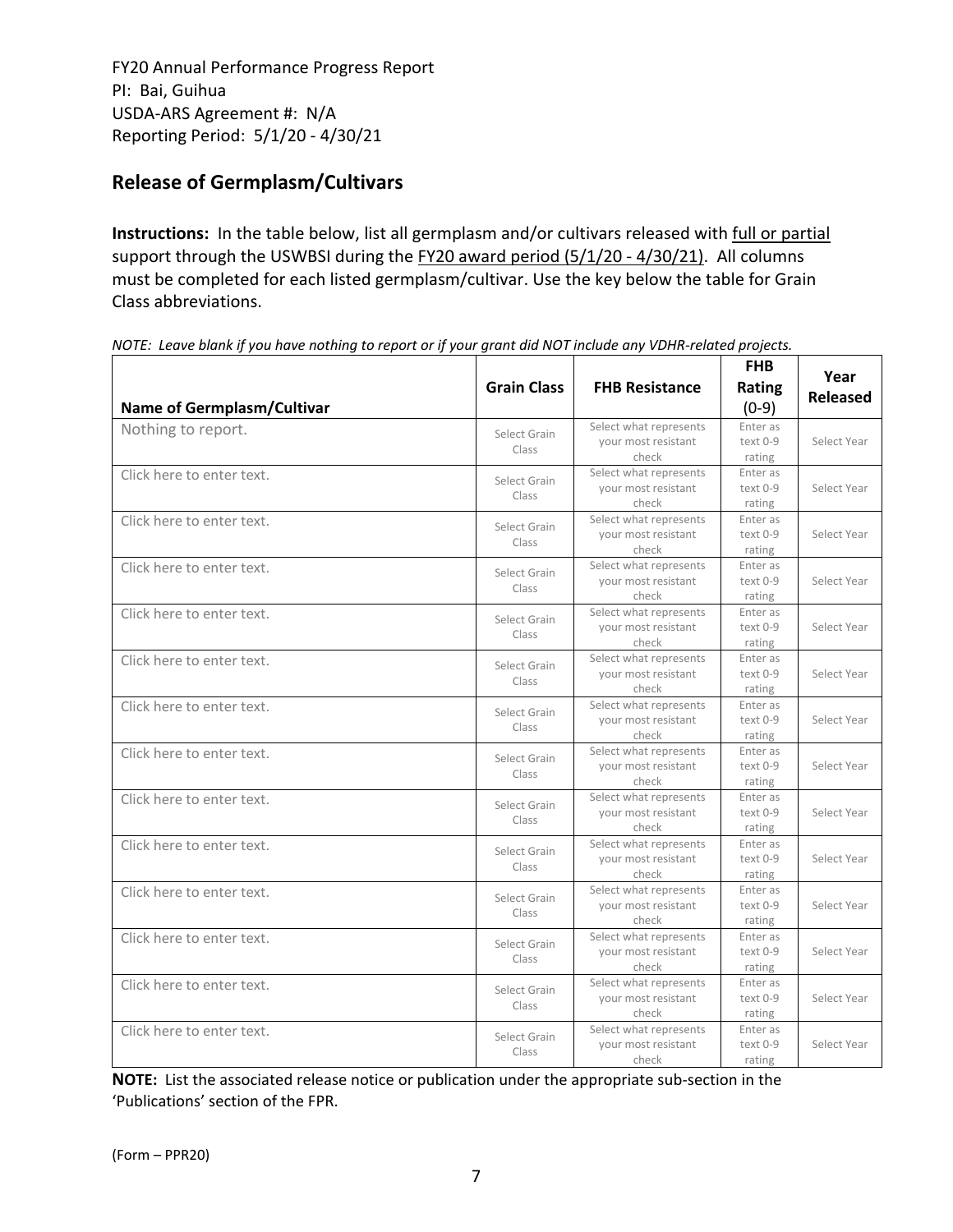# **Publications, Conference Papers, and Presentations**

**Instructions:** Refer to the PR\_Instructions for detailed more instructions for listing publications/presentations about your work that resulted from all of the projects included in the FY20 grant award. Only citations for publications published (submitted or accepted) or presentations presented during the **award period (5/1/20 ‐ 4/30/21**) should be included. If you did not publish/submit or present anything, state 'Nothing to Report' directly above the Journal publications section.

NOTE: Directly below each citation, you **must** indicate the Status (i.e. published, submitted, etc.) and whether acknowledgement of Federal support was indicated in the publication/ presentation. See example below for a poster presentation with an abstract:

Z.J. Winn, R. Acharya, J. Lyerly, G. Brown‐Guedira, C. Cowger, C. Griffey, J. Fitzgerald, R.E. Mason and J.P. Murphy. 2020. "Mapping of Fusarium Head Blight Resistance in NC13‐20076 Soft Red Winter Wheat." In: S. Canty, A. Hoffstetter, and R. Dill‐Macky (Eds.), *Proceedings of the 2020 National Fusarium Head Blight Forum (*p. 12.), Virtual; December 7‐11. Online: https://scabusa.org/pdfs/NFHBF20\_Proceedings.pdf. Status: Abstract Published and Poster Presented Acknowledgement of Federal Support: YES (Abstract and Poster)

### **Journal publications.**

Zheng T., Chen H., Li L., Sun Z., Yuan M., Bai G., Humphreys G., and Li T. (2020) Integration of meta‐QTL discovery with omics: towards a molecular breeding platform for improving wheat resistance to Fusarium head blight. The Crop J, https://doi.org/10.1016/j.cj.2020.10.006 Status: Published

Acknowledgement of Federal Support: No.

### **Books or other non‐periodical, one‐time publications.**

Rana, U. S. 2020. Genetic mapping of quantitative trait loci conditioning Fusarium head blight resistance in hard winter wheat. Ph.D. Thesis, Kansas State University Status: Published Acknowledgement of Federal Support: Yes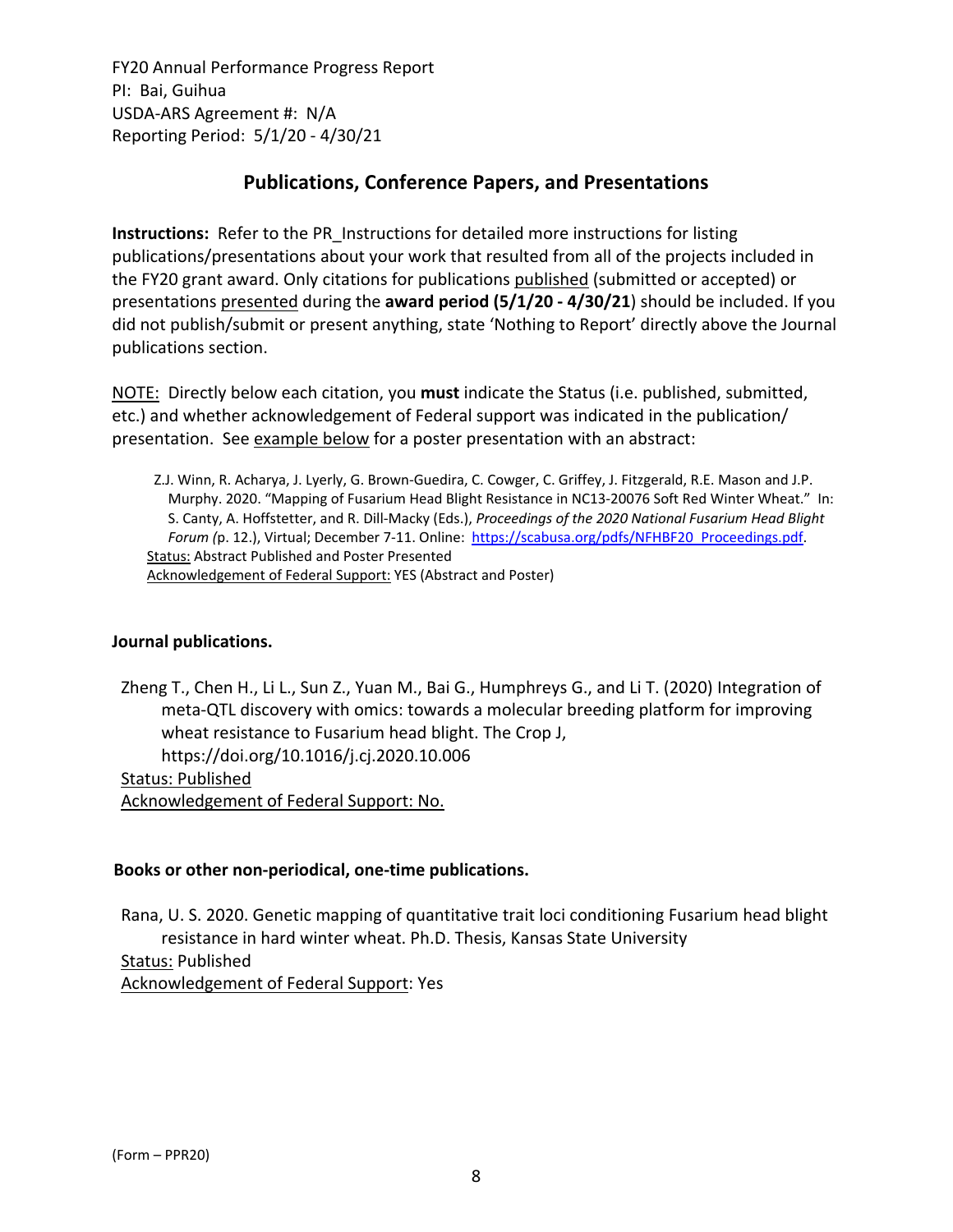## **Other publications, conference papers and presentations**.

Leng, Y., Poudel, B., Bernardo, A., Bian, R., Karmacharya, A., Mullins, J., Bai, G., Xu, S.S., and Zhong. S. 2020. Identification and Molecular Mapping of a Major QTL on Chromosome 2A Conferring Resistance to Fusarium Head Blight in Emmer Wheat. Proceedings of the 2020 National Fusarium Head Blight Forum. Virtual, Dec. 7‐11, 2020.

Status: Abstract published and poster presented

Acknowledgement of Federal Support: Yes.

Bian, R., Bernardo, A., Amand, P. St., Fritz, A., Rupp, J. and Bai, G. 2020. Mapping Quantitative Trait Loci for Fusarium Head Blight Resistance and Agronomic Traits in a Mutant from a Wheat Cultivar Jagger. Proceedings of the 2020 National Fusarium Head Blight Forum. Virtual, Dec. 7‐11, 2020.

Status: Abstract published and poster presented Acknowledgement of Federal Support: Yes.

Chen, H., Su, Z., Hao G., and Bai G. 2020. Functional Characterization of TaHRC in Regulating FHB Resistance in Wheat. Proceedings of the 2020 National Fusarium Head Blight Forum. Virtual, Dec. 7‐11, 2020.

Status: Abstract published and Invited talk) Acknowledgement of Federal Support: Yes.

Xu, Y., Bernardo, A., Amand, P.St., Fritz, A., Zhang G., Rupp, J. and Bai, G. 2020. Characterization of Quantitative Trait Loci (QTLs) for Wheat Resistance to Fusarium Head Blight using a Jagger Mutant. Proceedings of the 2020 National Fusarium Head Blight Forum. Virtual, Dec. 7‐11, 2020. Status: Abstract published and poster presented

Acknowledgement of Federal Support: Yes.

Zhao, L., Ge, W., Lv, Z., Xu, S., Bernardo, A.,

Wang, H., Kong, L. and Bai, G. 2020. Development of Diagnostic Markers for Fhb7. Proceedings of the 2020 National Fusarium Head Blight Forum. Virtual, Dec. 7‐11, 2020. Status: Abstract published and poster presented Acknowledgement of Federal Support: Yes.

Chen, H., Tian, B., Liu, Y., Trick, H.N. and Bai, G., 2020. "Development of an Efficient Barley Stripe Mosaic Virus‐mediated CRISPR/Cas9 System for Gene Editing in Wheat". In: IN VITRO CELLULAR & DEVELOPMENTAL BIOLOGY‐ANIMAL (Vol. 56, No. SUPPL 1, pp. 47‐ 48). Virtual; Jun 6‐10.

Status: Abstract published and poster presented Acknowledgement of Federal Support: YES